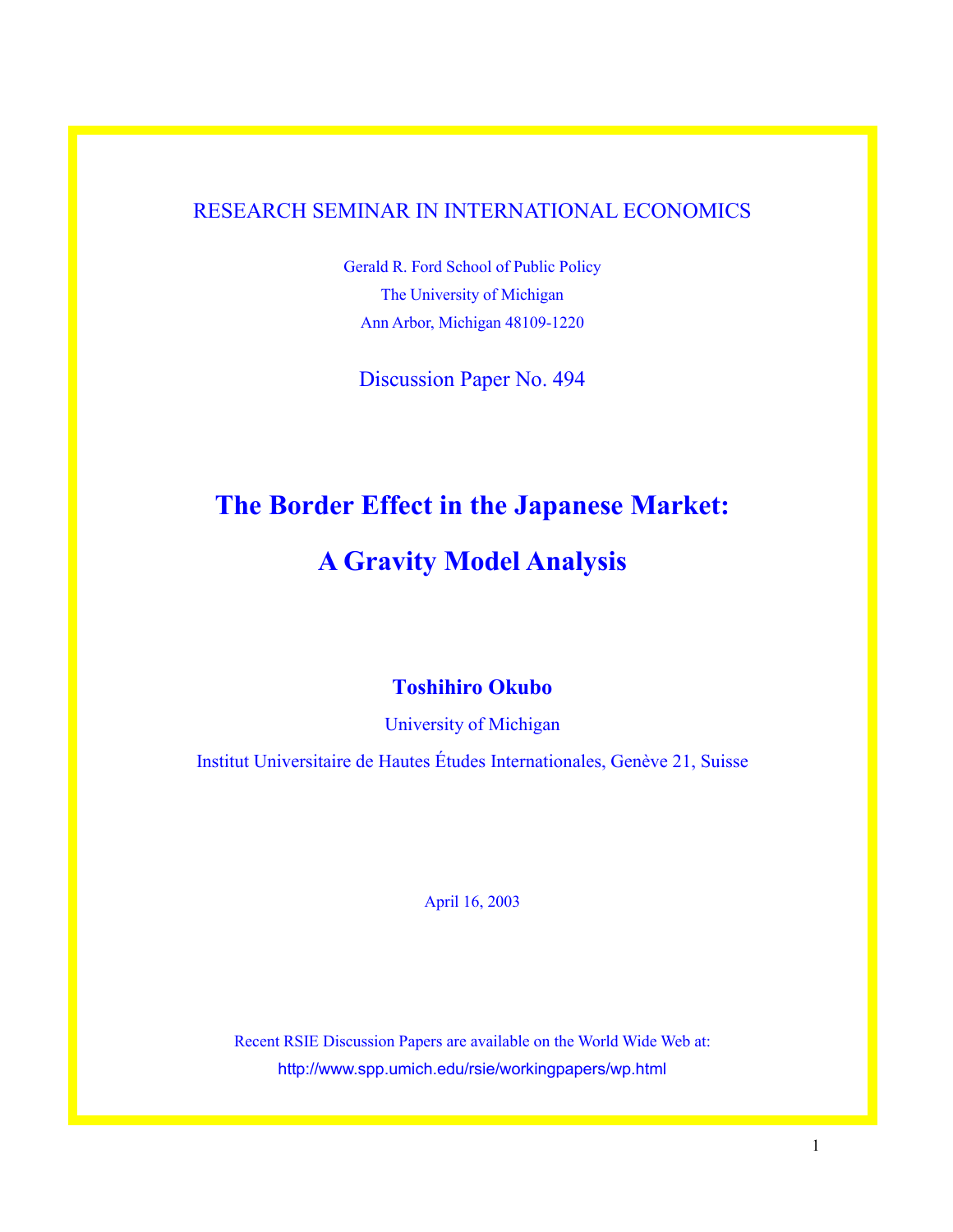# **The Border Effect in the Japanese Market:**

# **A Gravity Model Analysis**

Toshihiro Okubo

University of Michigan, Ann Arbor, MI, 48104, USA

Institut Universitaire de Hautes Études Internationales, Genève 21, Suisse

Revised: April 16, 2003

Address correspondence to:

Toshihiro Okubo: 611 Tappan St, Ann Arbor, MI, 48109, USA

E-mail: tokubo@umich.edu

<u>.</u>

 I wish to thank Professors Jota Ishikawa, Makoto Ikema, Kyoji Fukao, Ximing Yue, Alan Deardorff, Theresa Greaney, Gary Saxonhouse and Robert Stern for their helpful comments. The first version of this paper was presented at the meeting of the Japanese Society of International Economic Association, Chuo University, December 16, 2000. I am grateful to participants for their comments. The second version of this paper was presented at the annual meeting of the Japanese Economic Association, Hiroshima Shudo University, May, 19, 2001. I am grateful to Professors Eiichi Tomiura, Ryuhei Wakasugi, Fukunari Kimura, and other participants for their comments.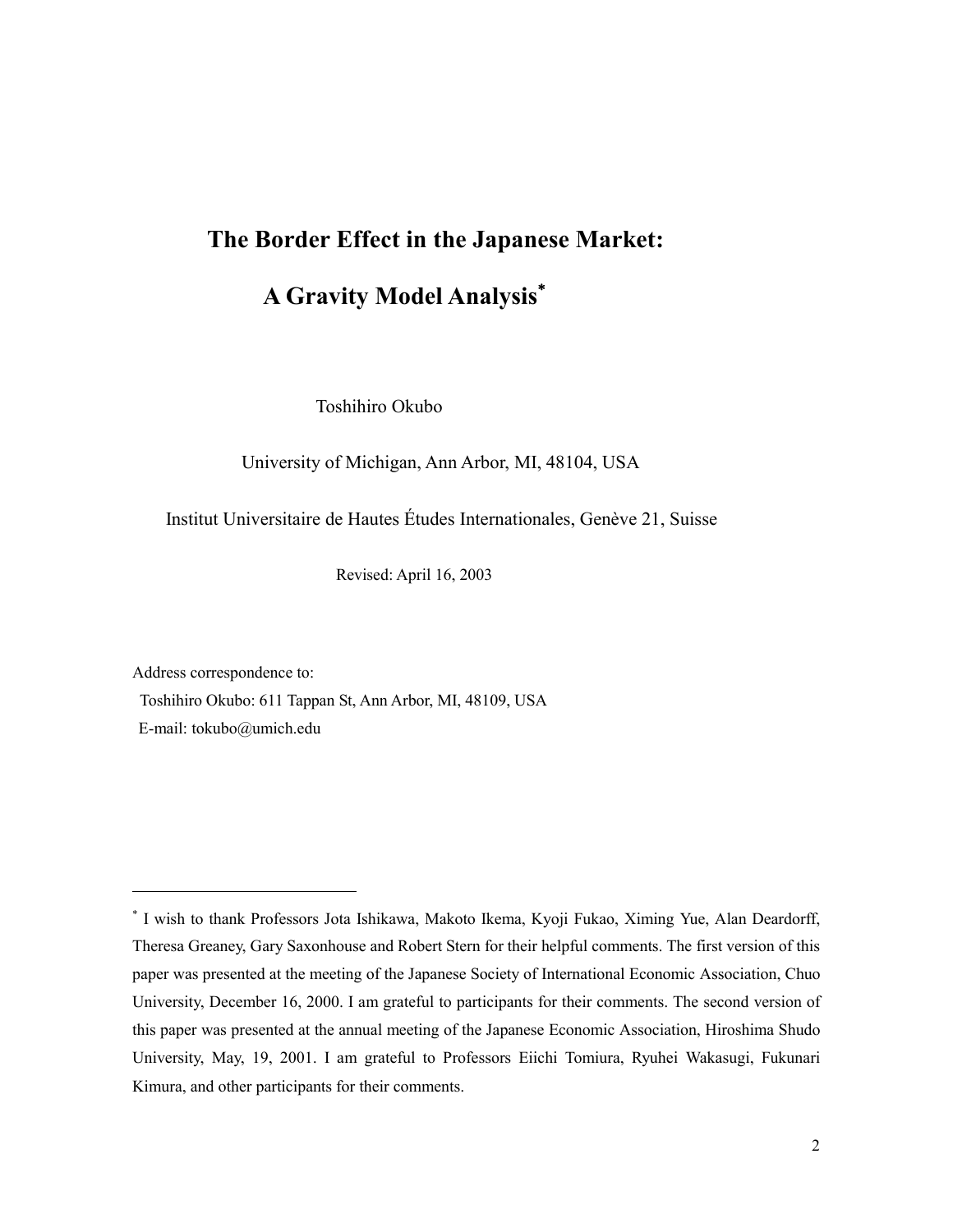#### **Abstract**

This paper uses a Gravity Model to analyze the border effect in the Japanese market, which indicates how biased interregional trade is compared with international trade. The results suggest that the border effect in Japan is much lower than in the United States and Canada, and has declined year by year between 1960 and 1990. Possible reasons for the decline include the reduction of tariff rates and non-tariff barriers, the surge of foreign direct investment, and the appreciation of the yen.

Keywords: Gravity Model; Border effect; Interregional trade; International

trade

JEL Classification Number: F14, F17, R12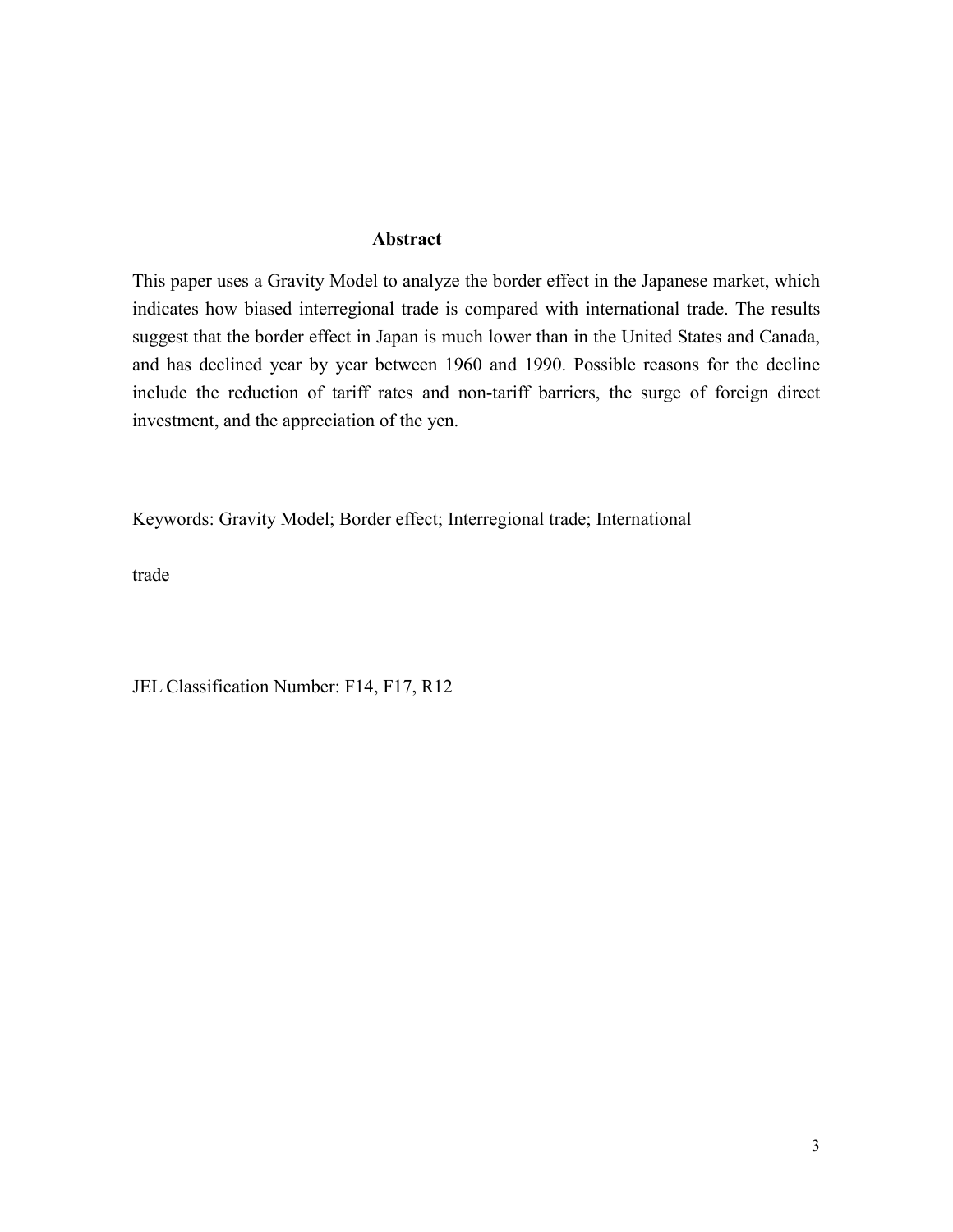## **1. Introduction**

<u>.</u>

Many economists believe that the border effect found in gravity regressions corresponds to a trade impediment. McCallum (1995) has found that inter-provincial trade in Canada is 22 times as large as Canada's international trade with the United States<sup>1</sup>. McCallum's findings were surprising to those who believe that free international trade would enhance a country's openness compared to its domestic trade. In this regard, Japan has often been singled out as being one of the most closed markets in the world<sup>2</sup>. If McCallum's findings were generally correct, one would expect to find that Japan would have a very sizable national border effect. In this paper, I use a gravity-model approach to investigate the extent to which a border effect exists in Japan and how this effect may have changed over time.

Anderson and van Wincoop (2003) found that relatively smaller economies have a higher border effect, while larger economies have lower effects. They analyzed border effects both in Canada and in United States. Anderson and van Wincoop found that Canada's

<sup>&</sup>lt;sup>1</sup> McCallum (1995) does not include foreign trade with countries other than the United States. This may result in overestimated values of the border effect.

 $2$  Lawrence (1987) suggested that the Japanese market is closed based on evidence of the lowest level of intra-industry trade compared to other developed countries, as measured by the Grubel-Lloyd index, as well as the low level of imports of manufactured goods.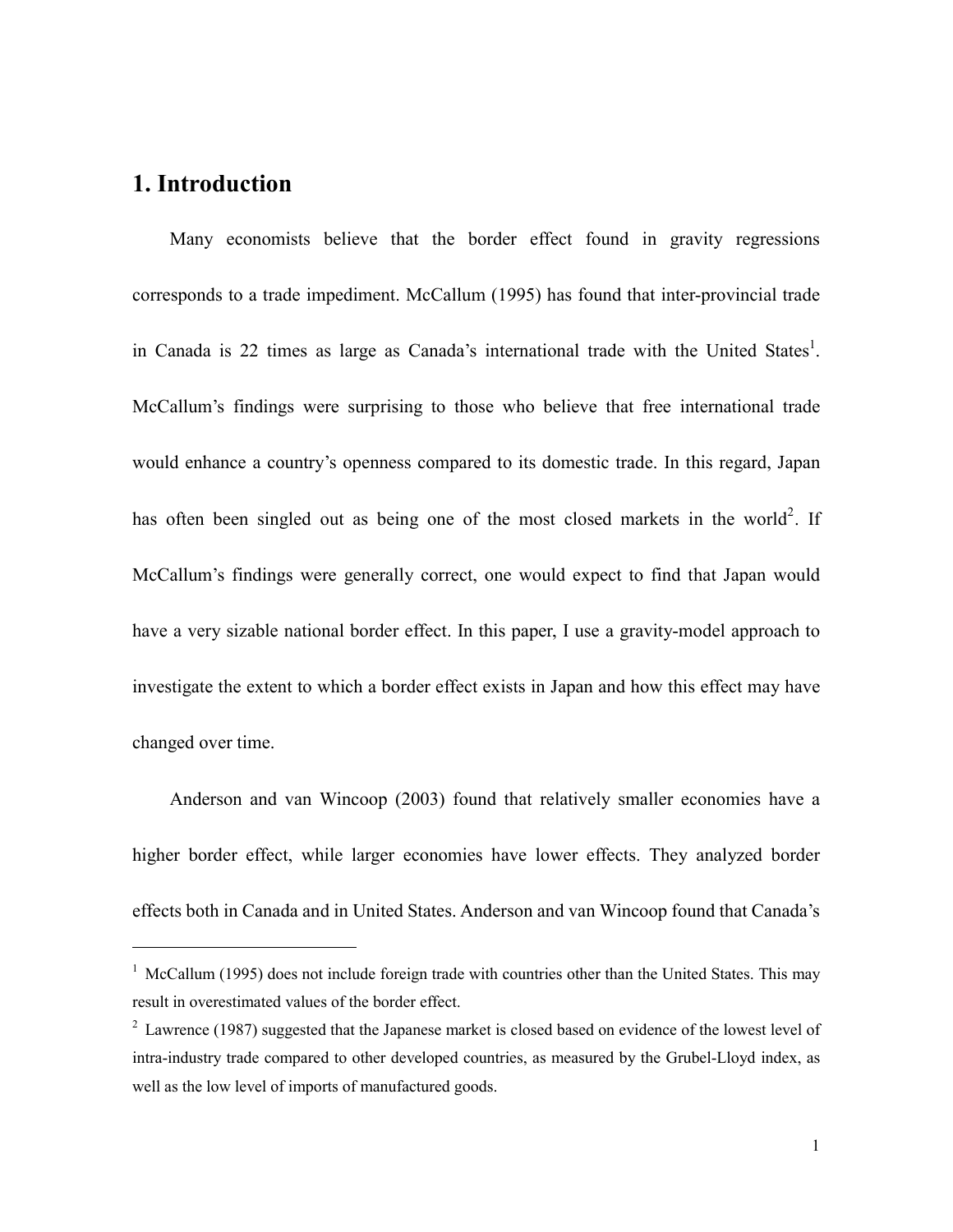border effect was around 16 (i.e. all things equal, Canadian provinces trade 16 times more with each other than with US states). This point estimate is smaller than McCallum's estimate, but still high. On the other hand, the U.S. border effect was 1.5, which reflects the relatively larger U.S. economy compared to Canada<sup>3</sup>. In the case of Japan, vis-à-vis all of its trading partners aggregated into 9 areas, Japan can be considered to be relatively small and should have border effects much like Canada. What is more, if the criticisms of Japan being closed are valid, this would also imply a large border effect.

There are two main classes of empirical studies of the national border effect using the gravity model. The first calculates it by comparing international and interregional trade, as McCallum has done. Helliwell (1996; 1998, Ch.2) has extended McCallum's research, using annual time-series data for the 1980s and 1990s. Helliwell concluded that inter-provincial (interregional) trade in Canada is around 20 times as large as the international trade between the United States and Canada, although this deviation diminished recently. Anderson and van Wincoop (2003) analyzed Canada and United States bilaterally by considering inter-provincial trade as well as inter-state trade and by considering 20 industrialized foreign

-

<sup>&</sup>lt;sup>3</sup> Anderson and van Wincoop estimated a two- country model and a multi- country model, which includes 20 foreign industrialized countries. The border effects they focus on are between Canada and United States. Therefore, this small value, 1.5 times, cannot be directly used for comparison with Japan.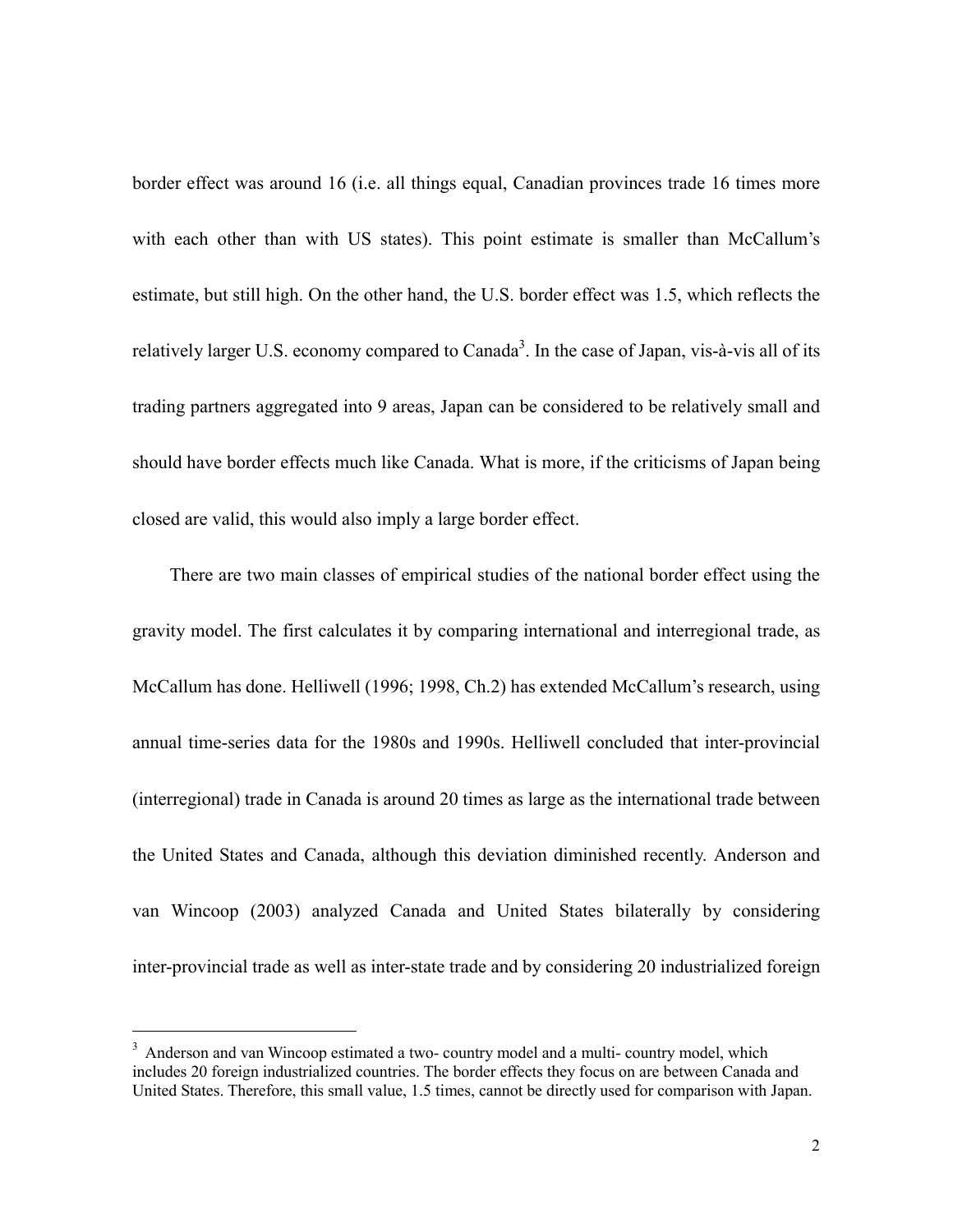countries.

<u>.</u>

The second type of study estimates the border effect from the comparison between foreign trade and all transactions in a country, by using own-country sales data and not using the data on interregional trade. Wei (1996) analyzed home-country bias in the goods market among OECD countries from 1982 to 1994. He concluded that transactions in the home-country market were about 2.5 times as large as imports from foreign countries, but this home-country bias has been slowly but steadily declining in many countries. In particular, the home-country bias of countries in the European Union (EU) have declined by 50%<sup>4</sup>. Helliwell (1998, Ch.3) analyzed the OECD and developing countries. He concluded that the border effect in the OECD countries is around 10 whereas that of the developing countries is around 70 or 80. Also, he concluded that the border effects are smaller for more advanced countries like Korea. The common result of the foregoing two types of studies is that border effects exist, but have been reduced through time.

I propose to apply McCallum's method to Japan by focusing on Japan's interregional trade. I will examine the period from 1960 to 1990, and compare interregional trade with

<sup>&</sup>lt;sup>4</sup> Wei's analysis is limited because he conducts a country-level analysis rather than a region-level analysis, and he does not distinguish between interregional trade and intra-regional trade. Therefore, in my view, McCallum's treatment is more sensitive in estimating the border effect.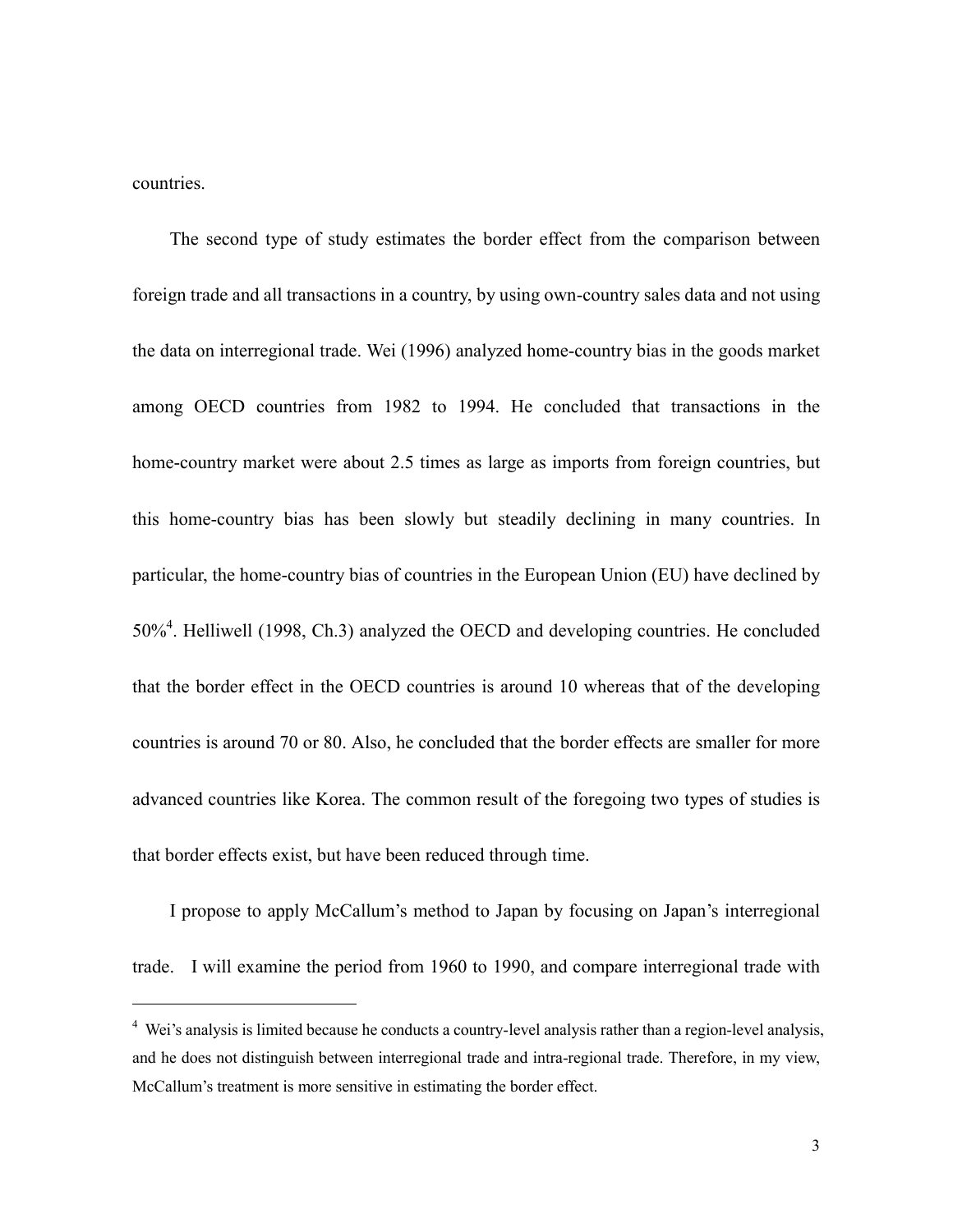Japan's trade with all of its trading partners (thus, Japan is treated as a small economy). Finally I will consider some possible factors that may help to explain changes in Japan's border effect.

In what follows, section 2 discusses the data and methodology. Estimation results are provided in Section 3 and more refined results are presented in Section 4, which takes the border effect in Okinawa prefecture into account. In Section 5, I examine some of the factors that may help to explain the estimated changes in Japan's border effect. Conclusions are presented in Section 6.

## **2. Data and methodology**

<u>.</u>

The data cover every 5 years from 1960 to 1990, from 8 regions in Japan: Hokkaido, Tohoku, Kanto, Chubu, Kinki, Chugoku, Shikoku, and Kyushu, and 9 areas in the world<sup>5</sup>. The source of the data on interregional trade is MITI's Input-Output Tables of Interregional Relations, which are published every 5 years<sup>6</sup>. The GDP of the 9 areas in the world is the aggregated nominal GDP of the main trading partners included in the area, and the GDP for

 $<sup>5</sup>$  The reason for aggregating foreign countries into 9 areas is to avoid zero values of trade.</sup>

<sup>&</sup>lt;sup>6</sup> I am grateful to Professor Kyoji Fukao (Hitostubashi Univ.) and Professor R.Helg(Bocconi Univ.) for providing these data.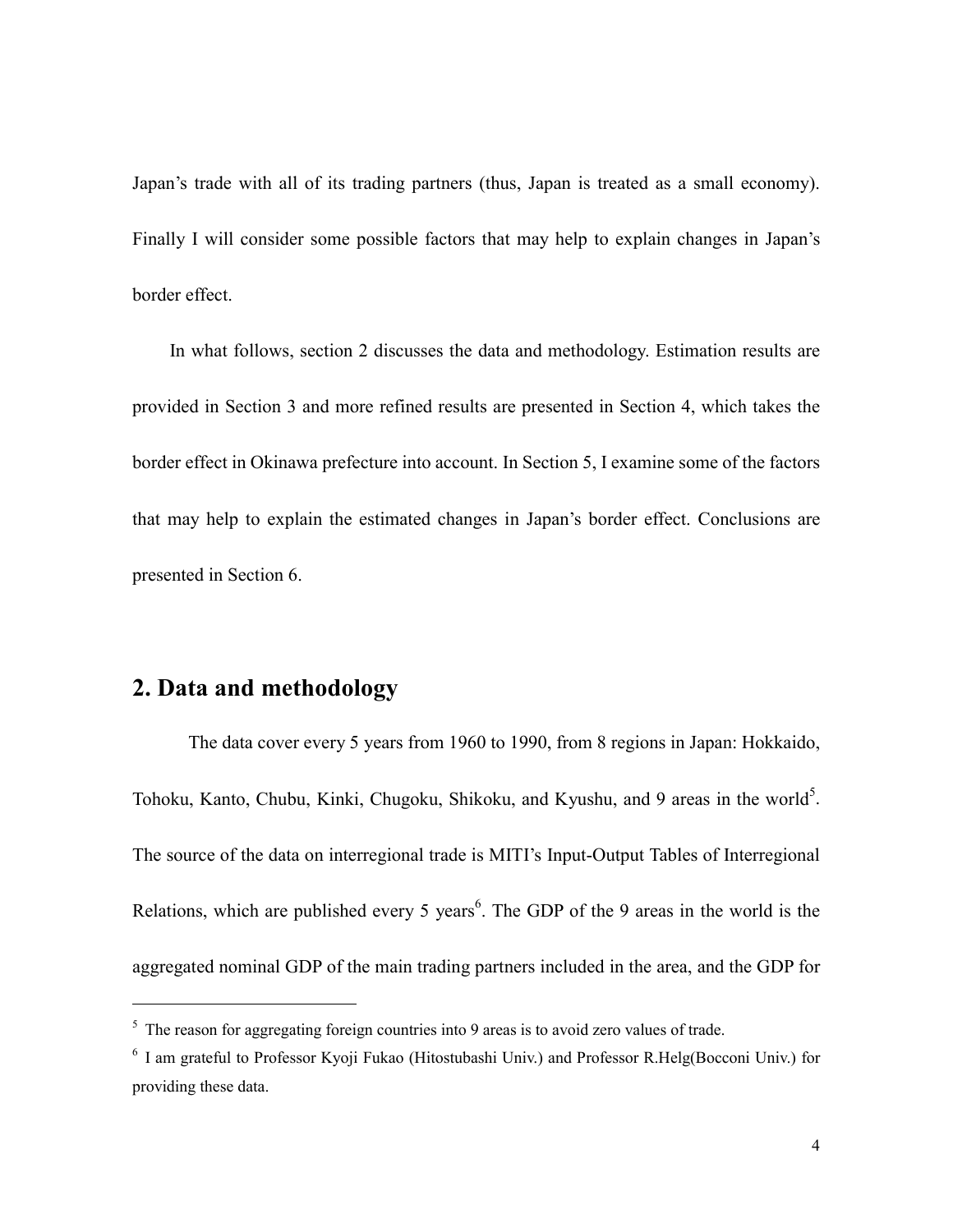the 8 regions in Japan is the aggregated GDP of each prefecture included in each region. Distance data in interregional trade are measured by the distance between the cities that have the largest total income in each region. Distance data in international trade are defined as the GDP weighted average of the distances from Tokyo to the capitals in countries in each  $region<sup>7</sup>$ .

 Some qualifications concerning the data should be noted. The most serious relates to data availability. That is, there are data on the total value of exports and imports in each region in Japan, as well as exports and imports between Japan and foreign countries. But data on exports and imports between each region in Japan and specific foreign countries are not available. To address this issue, I assume that inhabitants in each region have the same utility function, and that technology is same in all of the regions in Japan. Thus, data on exports and imports between each region in Japan and foreign countries are measured using the exports and imports in each region weighted by the export and import ratios between Japan and the area in the world $8$ .

-

 $\frac{7}{1}$  This weighted average is also used in Anderson and Wincoop (2003).

<sup>&</sup>lt;sup>8</sup> This assumption may be defended on the grounds that, Japan is a geographically confined island country and many companies have many firms and establishments in each region, so that the technology gap among regions is small. Also, because inhabitants move among regions easily and freely, differences in tastes may not be substantial.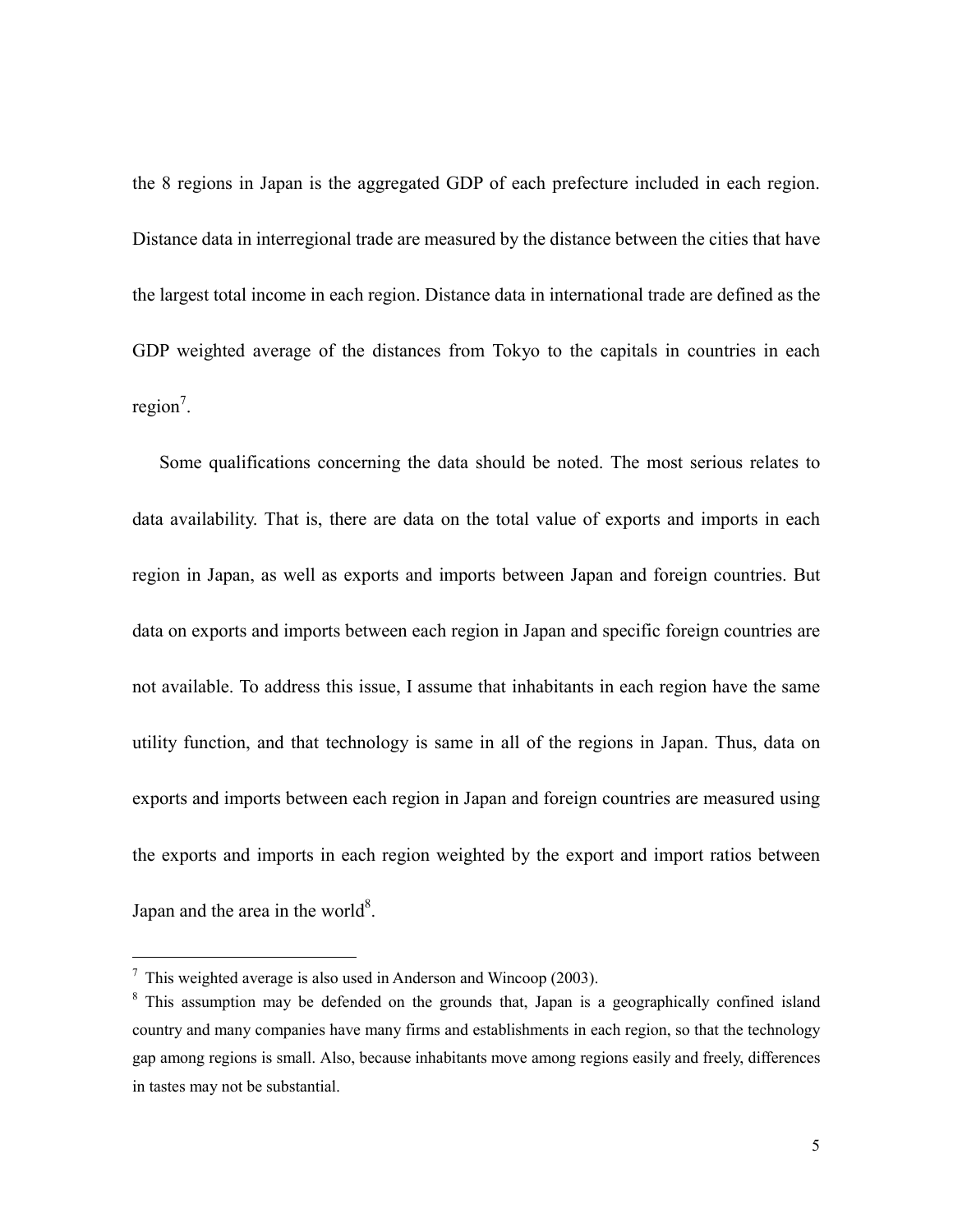A further concern is with the distance data, which is specific to the Gravity Model. That is, distance is measured without regard to differences in geographic characteristics and the differences of transportation-by ship, air, and land<sup>9</sup>.

The gravity model used is the familiar log-linear-type function $10$ .

Log(Trade)=c+ $\alpha$ Log(GDP<sub>e</sub>)+ $\beta$ Log(GDP<sub>i</sub>)+γLog(distance)+ $\delta$ dummy(Japan) (1)

 $GDP<sub>e</sub>$  refers to the GDP of the region or area that exports goods, and  $GDP<sub>i</sub>$  refers to the GDP of the region or area that imports goods. The Japan dummy relates to interregional trade. The dummy is set to unity for interregional trade and to zero for international trade. If the coefficient of the Japan dummy is positive and significant, a border effect exists and the interregional trade in Japan is more active than international trade<sup>11</sup>.

-

<sup>&</sup>lt;sup>9</sup> In interregional trade, the products are transported by land as well as by sea. On the other hand, international trade is carried out mainly by sea. Since we can distinguish the methods of transportation for each type of trade, this difference will be absorbed in the border effect.

 $10$  See Tinbergen (1962).

 $11$  Helliwell (1998) inserted remoteness, which is presumed to reflect the distance of a country from its alternative trading partners (see Wei, 1996). However, because it is atheoretic, following Anderson and Wincoop (2003), I exclude remoteness.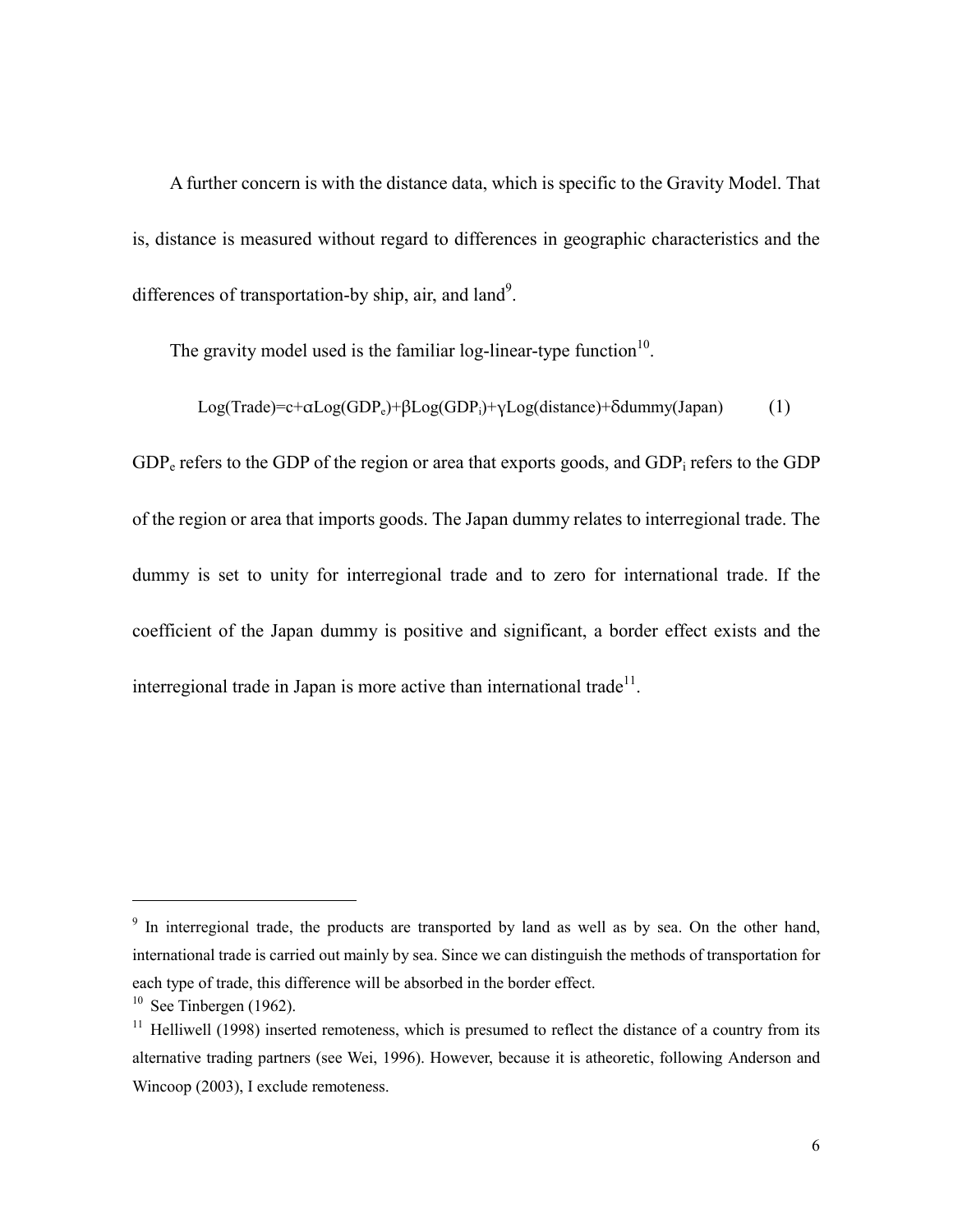## **3. Estimation and Analysis**

#### **Results**

<u>.</u>

Table 1 shows the OLS results for all tradable goods. In all cases, the coefficients of the Japan dummies are significant and positive. The border effect, calculated in Table 2, reveals that in 1960 interregional trade was 8.57 (=exp2.15) times as large as international trade. In 1965 and 1970, it increased respectively to 8.85 and 10.38 times and fell thereafter to 3.41 in 1990. This result for 1990 corresponds to the 25.3 number for Canada in 1990, according to Helliwell (1998). It thus appears that Japan's border effect became shrank after 1970.

Table 3 presents the OLS results for manufactured goods. The coefficients of the Japan dummies are significant and positive in all of the cases. As noted in Table 4, in 1960, interregional trade was 60.76 times as large as international trade, which is obviously much greater than McCallum found for Canada. In 1965, it increased to 97.51 times. But from 1970 to 1990, the border effect fell remarkably to a level of 7.64 in  $1990^{12}$ .

We can draw a number of conclusions from the previous results. First, because the coefficients of the Japan dummies are positive and significant in most of the cases, we know

<sup>&</sup>lt;sup>12</sup> Helliwell (1998, Ch 2) estimated border effects at the industry level for Canada and obtained rather sizable effects in several sectors.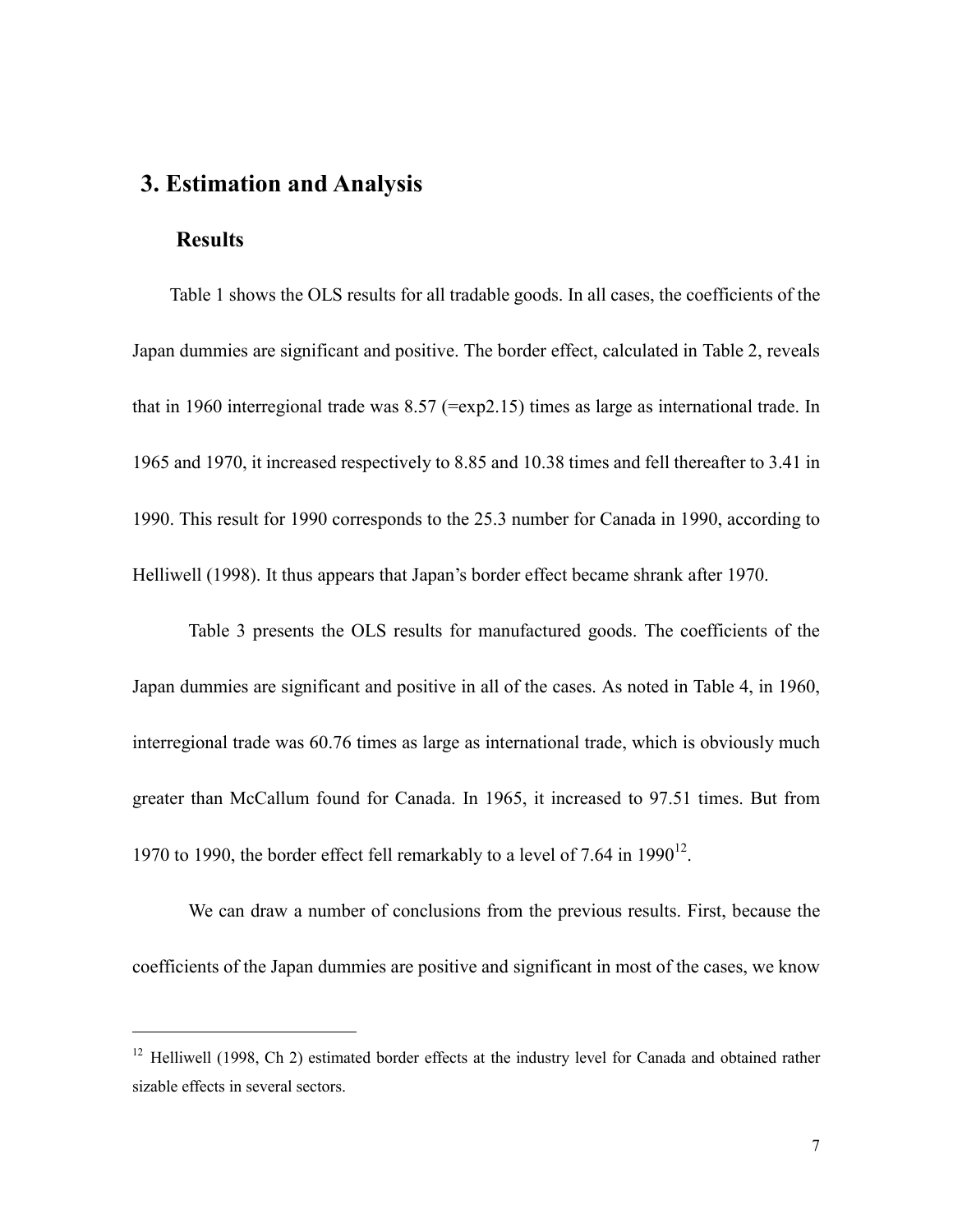that interregional trade in Japan is more intense than international trade. But interregional trade is much less in Japan relative to McCallum and Helliwell's findings for Canada. Also, even though Japan is treated as a small economy in this study, the border effect is much smaller than Canada (smaller economy), and is almost the same as the United Sates (larger economy). Second, Japan's border effect has been declining as the Japanese and world market have opened, despite earlier criticism that the Japanese has been closed. Finally, the Japan dummies on tradable goods are always much lower than those on manufactured goods. This implies that the interregional trade in manufactured goods includes large amounts of intra-firm trade and inter-firm trade as intermediate goods. Also the establishments and firms are dispersed in each region in Japan. These factors have increased Japan's interregional trade in manufactured goods. On the other hand, many agricultural and mineral products are directly imported from foreign countries, and some agricultural goods are produced near the cities in each region. These factors have led to an increase in the intensiveness of international trade in agricultural products and minerals $^{13}$ .

<u>.</u>

<sup>&</sup>lt;sup>13</sup> This is in contrast to Helliwell (1998, Ch.2), who found high border effects for several Canadian agricultural products. These higher values may result from the similarity of products between the United States and Canada, that is, a higher elasticity of substitution.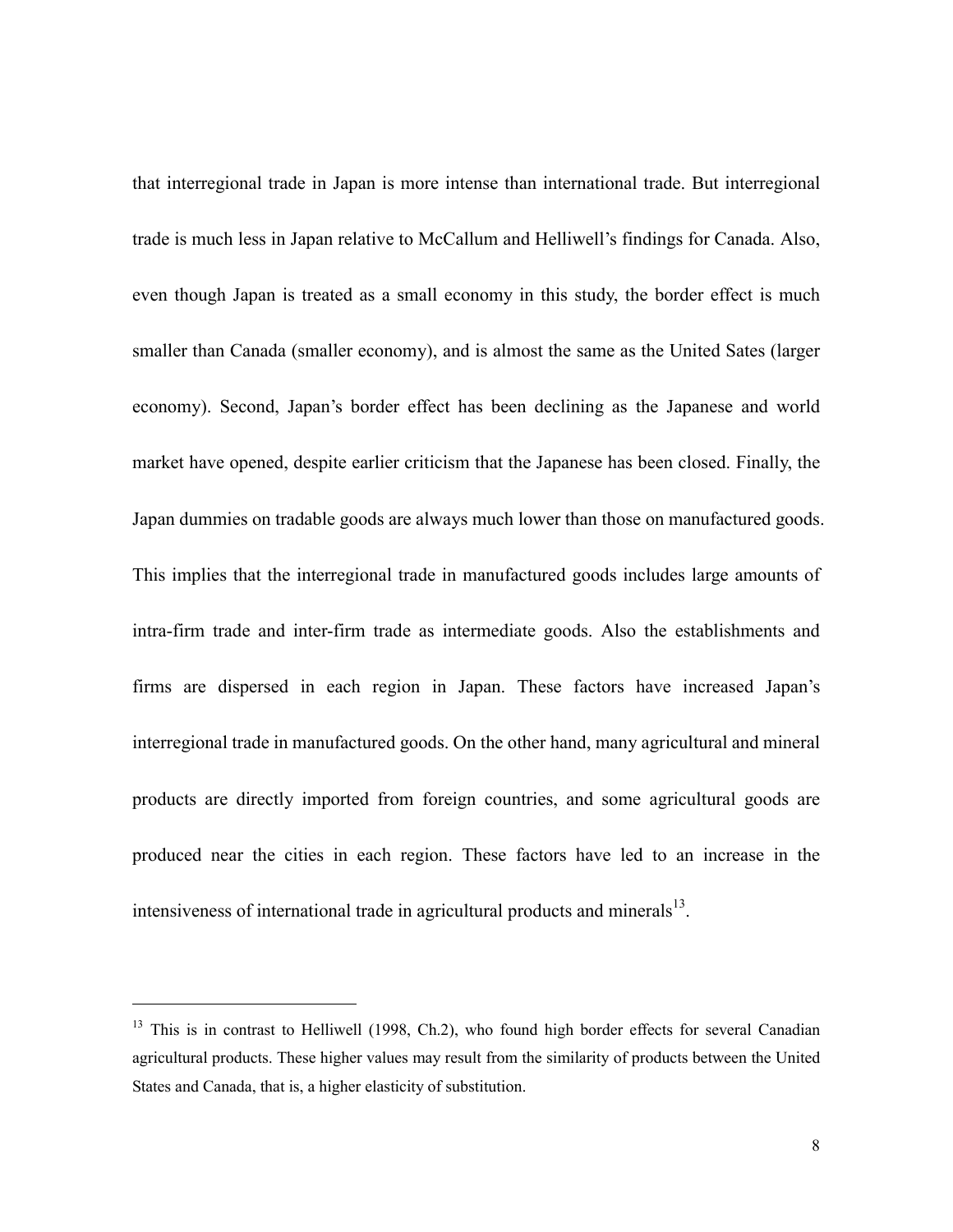#### **4. Some Additional Estimations for Robustness**

In this section, I analyze the border effect in Okinawa prefecture. It will be noted that, in the preceding section, exports and imports between each region in Japan and foreign countries were measured using the value of exports and imports in each region weighted by the export and import ratios between Japan and the area in the world. Okinawa prefecture has been classified as the 9th region in the Input-Output Tables of Interregional Relations since 1975. Since Okinawa is an island that is geographically separated from the rest of Japan, its trade with Japan and foreign countries can be readily identified.

 Thus, we can regress the trade to the other 8 regions in Japan and to about 40 foreign countries, unlike the former regressions using the aggregated 9 area data in the world. Distance data are from Naha, where the prefectural office is located, to the capital of foreign countries or to the city where the prefectural office is located in the prefecture that has the highest GDP in each region in Japan. The equation for this estimation is the same as equation (1) in section 2. Table 5 shows the results of the estimation. Interregional trade is, ceteris paribus, 4.7 times larger than international trade. This reinforces the previous results that the border effect in Japan is lower as compared to the Canada-U.S. case.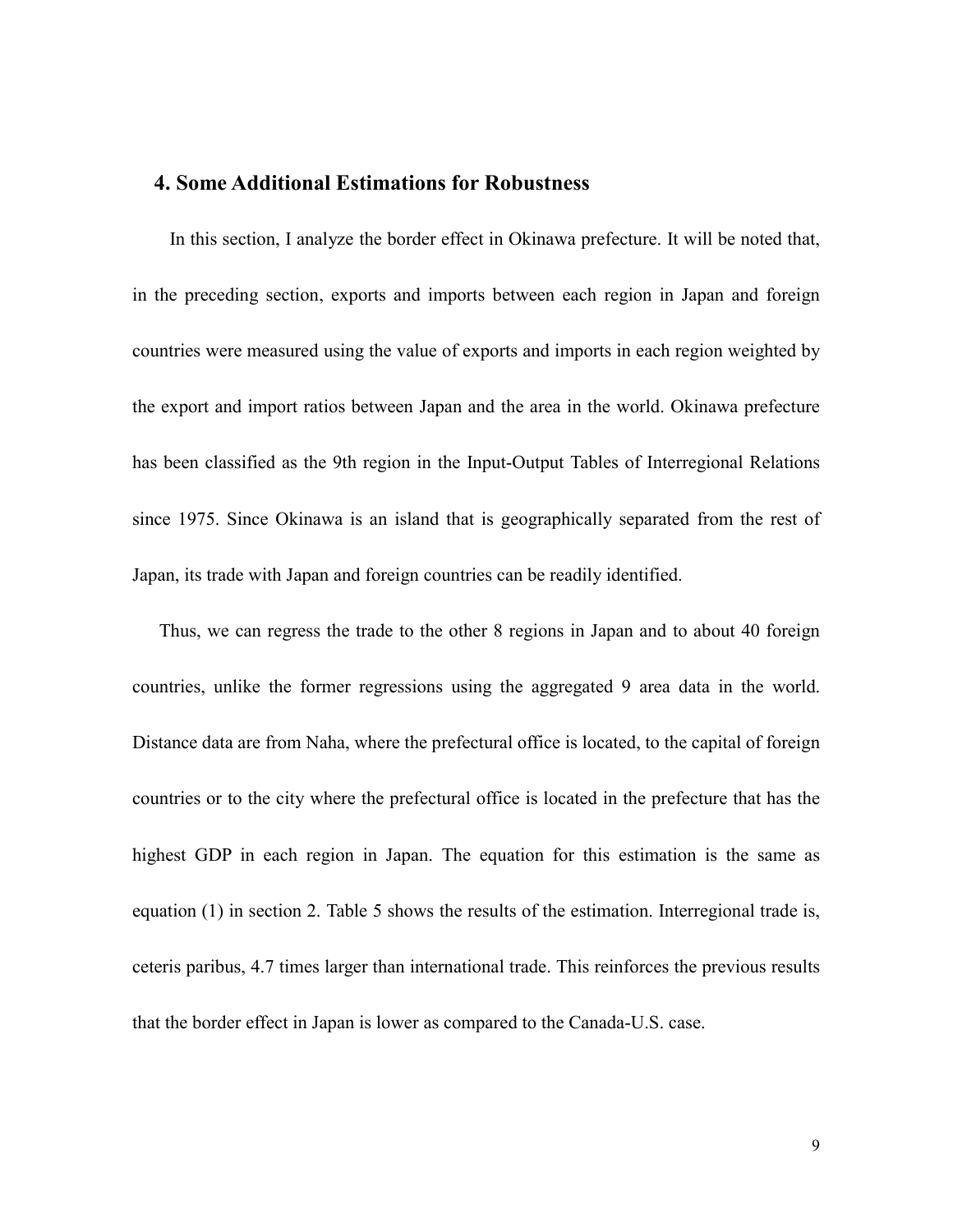# **5. Factors Responsible for Japan's Declining Border Effect**

This section analyzes why Japan's border effect has fallen since 1970. One possible explanation is that the reductions in Japan's tariff rates and non-tariff barriers have increased Japan's foreign trade and openness. Also, in the 1980s and 1990s, there were substantial increases in Japan's outward foreign direct investment (FDI). This has spurred trade in intermediate inputs with Japan, which also contributes to the decline in the border effect. The border effect may also reflect changes in the components of imports and exports, depending on the elasticity of substitution between tradable and domestic goods.

## **Change in Trade**

-

The decline in Japan's tariffs especially after the 1960s is evident in Figure 1, and provides a reason for the relative expansion of Japan's external trade<sup>14</sup>. Evidence on re-imports in Figure 2 shows the importance of FDI particularly in the Asian countries<sup>15</sup>.

Evans (2000) has pointed out that the border effect comes not only from trade barriers

<sup>&</sup>lt;sup>14</sup> Non-tariff barriers in Japan rather than tariff rate are often said to play a crucial role in trade policy. Furthermore, in considering the influence of tariff rates, we should conduct the analysis at the level of industries and goods, because tariff rates are different in goods and responsiveness to consumption and supply also varies by industries.

<sup>&</sup>lt;sup>15</sup> Re-imports in Japan are defined as exports to Japan by the Japanese establishments and firms in foreign countries. Fukao and Chung(1997) concluded that Japan's FDI in Asia has encouraged re-imports and intermediate goods trade since around 1986. See also Wall (2002).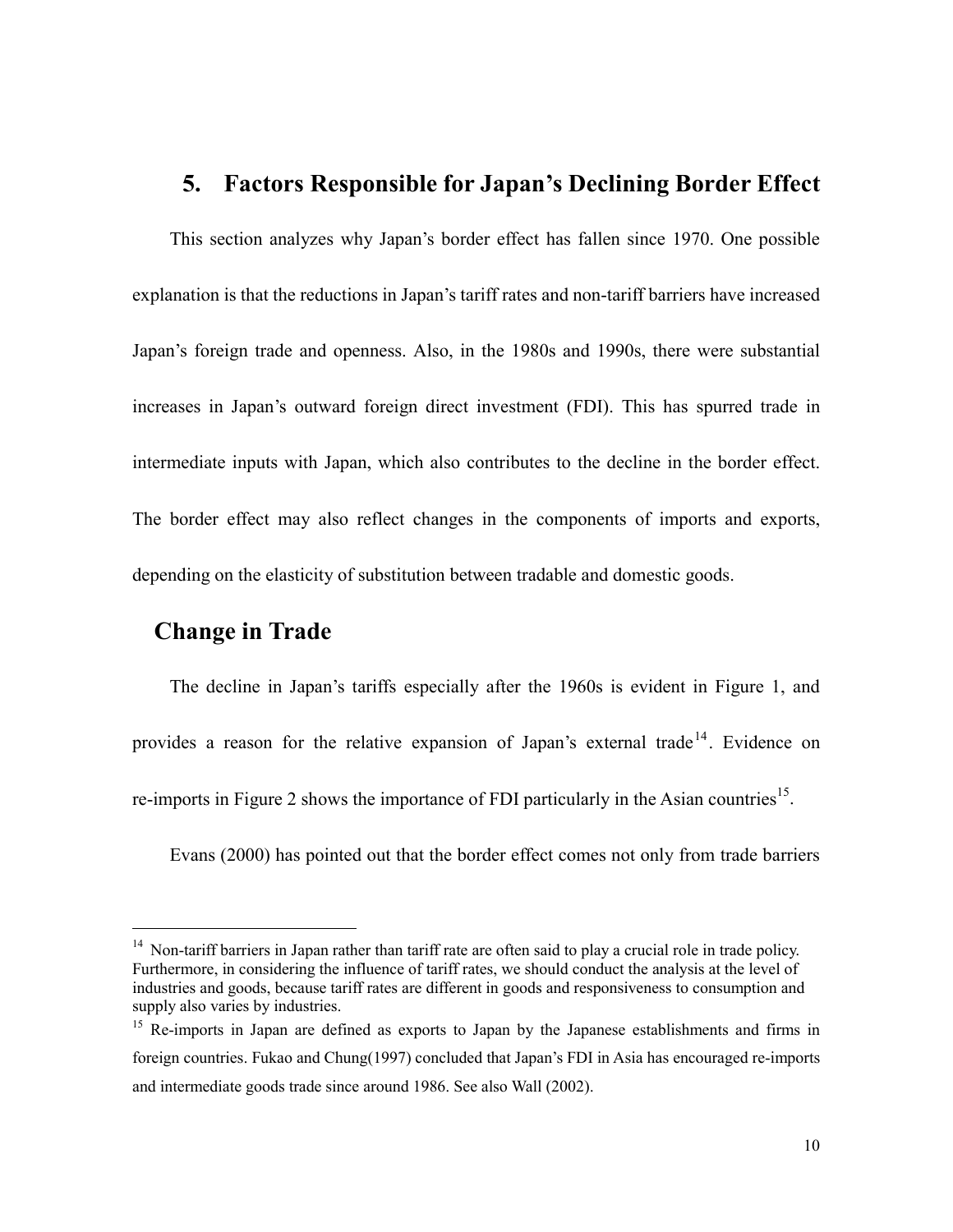but is related to the elasticity of substitution between tradable goods and domestic goods. Figures 3 and 4 depict the changes in the components of Japan's imports and exports. Imports of machinery and equipment have increased, while imports of mineral fuels rose significantly for 1970-1980 and declined thereafter. Exports of machinery and equipment increased substantially from 1970 to 1990. It seems reasonable to assume that differentiated products like machinery and equipment have a lower elasticity of substitution compared to most raw materials except oil<sup>16</sup>. As relative prices have changed due to trade liberalization and FDI has increased especially to the Asian countries, the changes in the composition of Japan's trade may have led to a reduced border effect.

## **6. Conclusions**

<u>.</u>

This paper has analyzed the border effect in Japan. While it has often been alleged in the past that Japan is one of the world's most closed markets, the results in this paper take issue with this allegation. I have shown in particular that: (1) the border effect in Japan is apparently considerably lower than in Canada and resembles the effect in the United States;

<sup>&</sup>lt;sup>16</sup>Japan is largely dependent on crude oil from the Middle East. After the conversion from coal to oil in the 1970s, Japan's imports of oil have increased.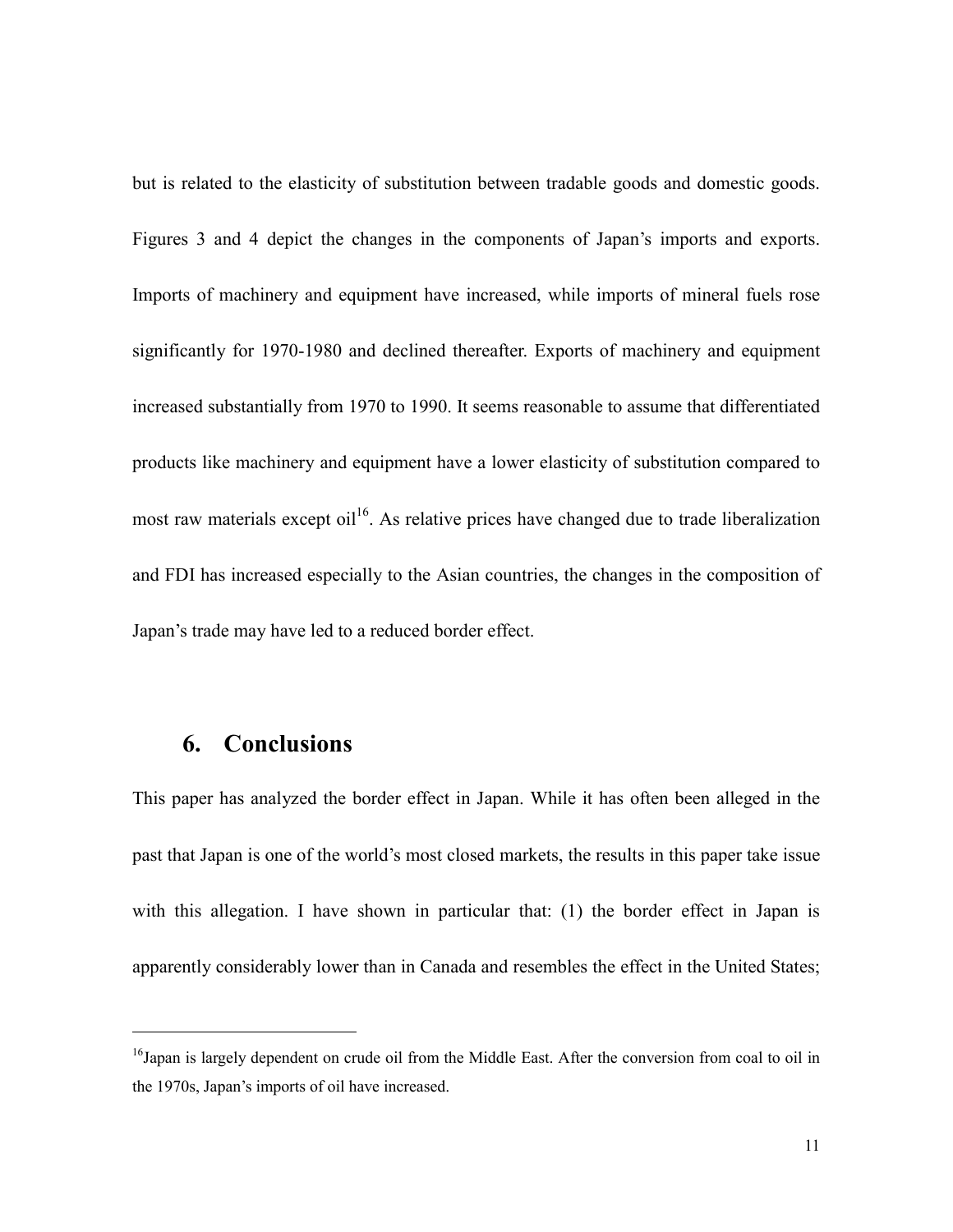and (2) the border effect in Japan has declined remarkably between 1960 and 1990 due to trade liberalization.

Some further research that may help in explaining the change in Japan's border effect would be to analyze the changes in trade at the more disaggregated industry level.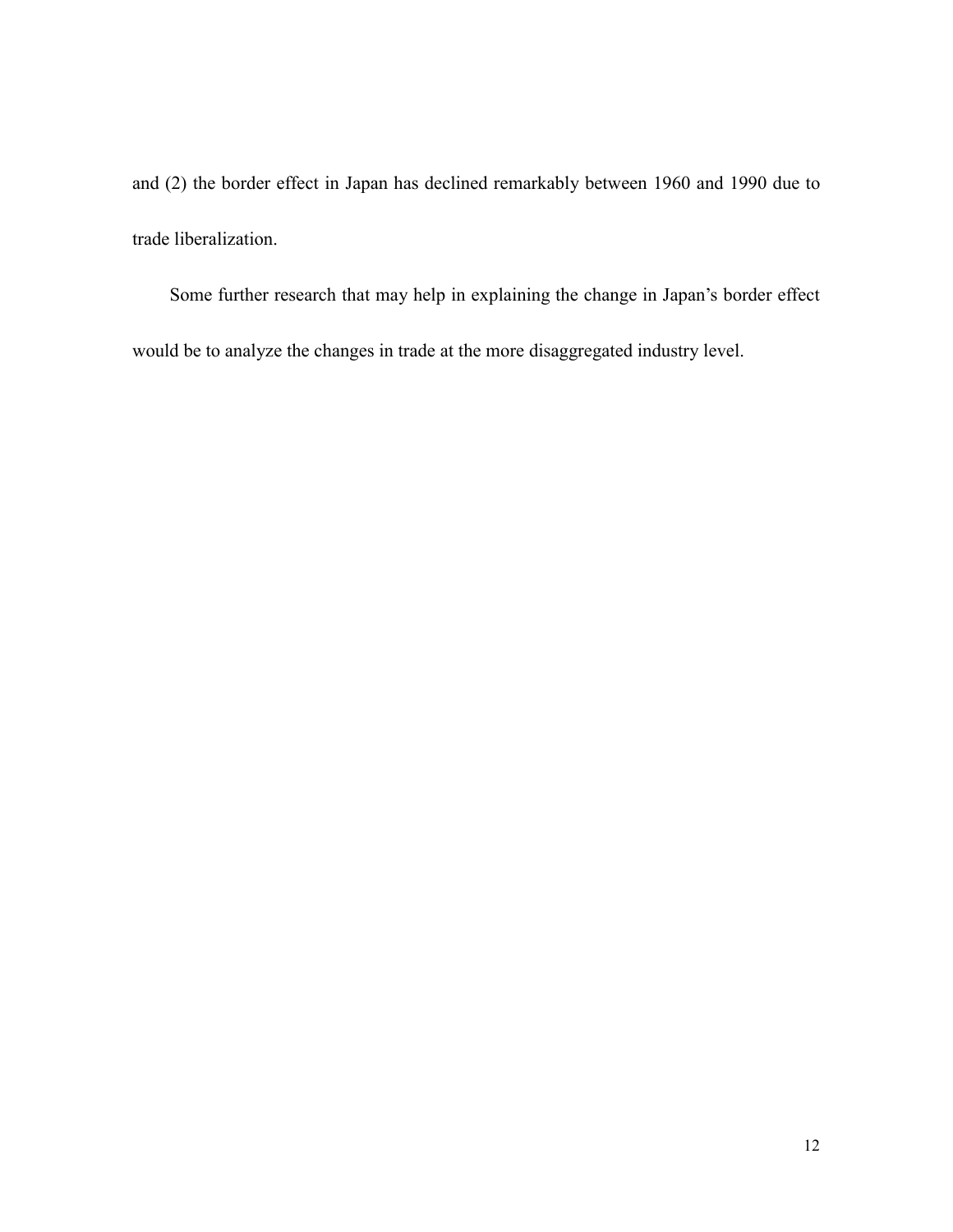## **Appendix**

#### **Components of Foreign Countries of 9 Areas in the World**

This classification of countries is based on World Bank categories:

-**East Asia and Pacific**: South Korea, North Korea, China, Taiwan, Hong Kong, Thailand, Singapore, Malaysia, Vietnam (former North Vietnam), Philippines, Indonesia, Myanmar (former Burma), Australia, New Zealand

-**South Asia**: India, Pakistan, Sri Lanka (former Ceylon)

-**Middle East**: Iran, Iraq, Saudi Arabia, Kuwait, Israel

- -**Eastern Europe and Central Asia**: Russia (former USSR)
- -**Rest of Europe**: Sweden, UK, Netherlands, Belgium, France, Germany (former West German), Denmark, Switzerland, Spain, Italy
- -**Americas**: Canada, US, Mexico, Guatemala, El Salvador, Nicaragua, Venezuela, Peru, Chile, Brazil, Argentina
- -**East and South Africa**: South Africa, Zimbabwe, Zambia (former Rhodesia)

-**West Africa**: Liberia

-**North Africa**: Egypt (former United Arab Emirates)

## **Components of Prefectures of 9 Regions in Japan**

This classification is based on Ministry of International Trade and Industry categories;

-**Hokkaido**

- -**Tohoku**: Aomori, Akita, Yamagata, Iwate, Miyagi, Fukushima
- -**Kanto**: Niigata, Ibaraki, Tochigi, Gunma, Saitama, Chiba, Tokyo, Kanagawa, Yamanashi, Nagano, Shizuoka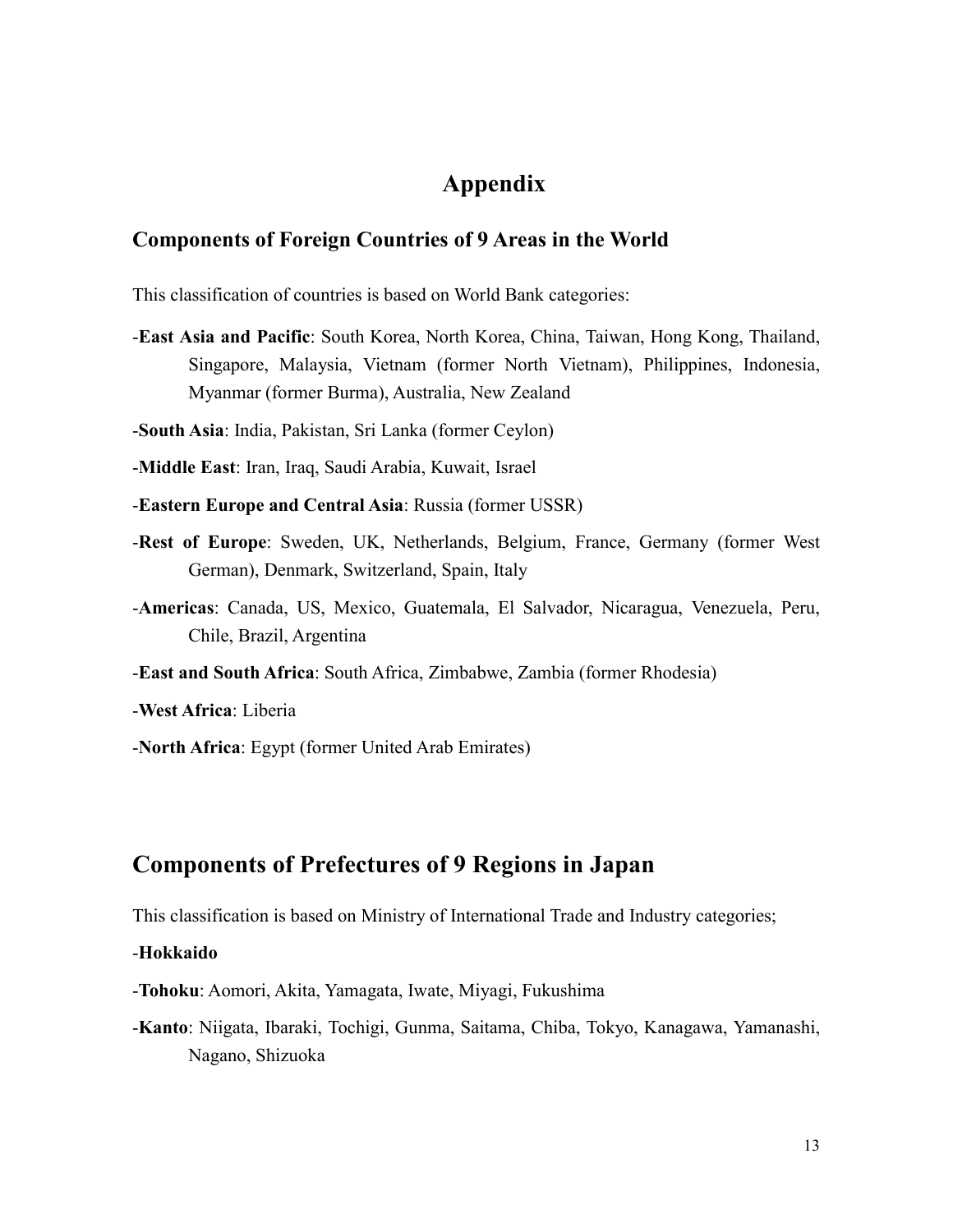-**Chubu**: Toyama, Aichi, Ishikawa, Gifu, Mie

-**Kinki**: Fukui Shiga, Osaka, Kyoto, Hyogo, Wakayama, Nara

-**Chugoku**: Okayama, Hiroshima, Shimane, Tottori, Yamaguchi

-**Shikoku**: Kagawa, Ehime, Kochi, Tokushima

-**Kyusyu**: Saga, Fukuoka, Oita, Nagasaki, Kumamoto, Miyazaki, Kagoshima

-**Okinawa** (1975-) (It was treated as a part of the rest of the world before 1975.)

Components of Foreign Countries in the Regression on Okinawa for 1990

- **Export Countries from Okinawa**: Taiwan, Hong Kong, China, South Korea, US, Philippines, Thailand, Singapore, Malaysia, Indonesia, Myanmar, Pakistan, Iran, Belgium, France, Germany, Italy.
- **Import Countries to Okinawa**: Taiwan, Hong Kong, China, South Korea, Thailand, Singapore, Malaysia, Philippines, Indonesia, Myanmar, Australia, New Zealand, Pakistan, Iran, Iraq, Saudi Arabia, Kuwait, Israel, Oman, Arab, Sweden, Finland, UK, Netherlands, Belgium, France, Germany, Denmark, Greek, Switzerland, Spain, Italy, Canada, US, Mexico, Venezuela, Brazil, Argentina, South Africa

## **Sources of Data**

The data on interregional trade between regions in Japan are from *Input-Output Tables of Interregional Relations(1960-1990)* (Ministry of International Trade and Industry). Nominal GDP in foreign countries is from *World Bank Atlas* (World Bank). GDP in regions in Japan is calculated from *Kenmin Keizai Keisan Nenpou* (Economic Planning Agency). The data on international trade between Japan and foreign countries are from *Gaikoku Boueki Gaikyou* (Ministry of Finance). Foreign trade in Okinawa comes from *Okinawa Keizai Toukei Nenkan* (Okinawa-ken). GDP data are from *Development Indicators 1998* (World Bank).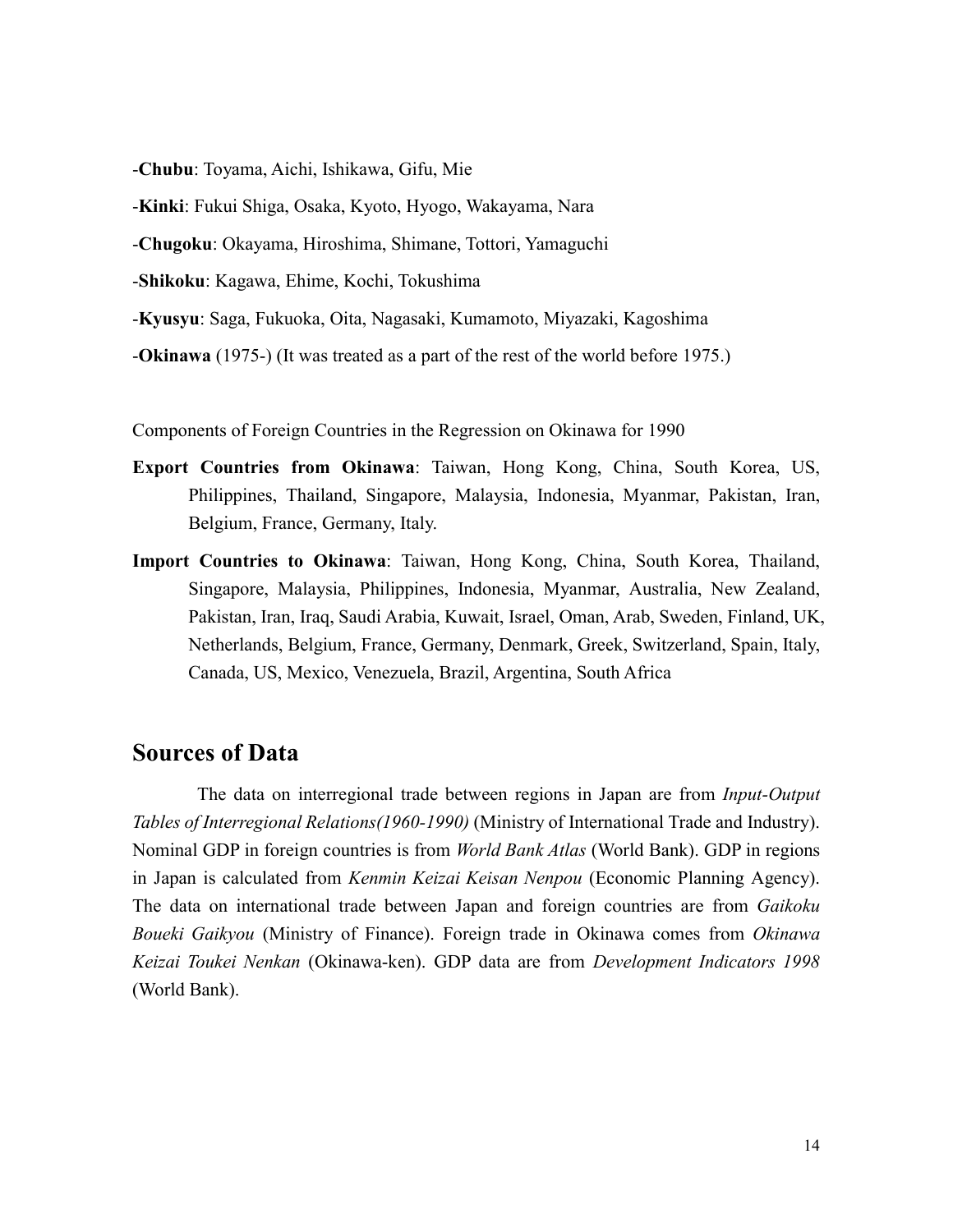## **References**

- Anderson. J.E, and Wincoop. E.V (2003) "Gravity with Gravitas: A Solution to the Border Puzzle", *The American Economic Review* 93 (1), pp 170-192
- Evans. C.L (2000) "The Economic Significance of National Border Effects," Mimeo, Federal Research Bank of New York
- Fukao.K and Chung.H (1997) 'Nihon-kigyou no Kaigaiseisankatudou to Bouekikouzou', (The production activity and trade structure by the Japanese companies) *Gendai Makuro Dougaku* (Mordern Macro Economic Dynamics) edit by Asako and Otaki, Toudai shupankai
- Helliwell. J. F (1996) ''Do national borders matter for Quebec's trade?', *Canadian Journal of Economics*;26(3):pp507-522
- Helliwell. J. F (1998) *How Much Do National Borders Matter?* ,Washington, D.C.: The Brookings Institution
- Lawrence, R.Z. (1987) 'Imports in Japan: Closed Markets or Minds?', *Brookings Papers on Economic Activity*,2:pp517-554
- McCallum. J (1995) 'National Borders Matter: Canada-U.S. Regional Trade Patterns', *American Economic Review*;85(3) pp615-623
- Tinbergen. J (1962) *Shaping the World Economy: Suggestions for an International Policy.* Kraus Reprint and Periodicals, Millwood
- Wall.H.J (2002) ''Has Japan Been Left Out in the Cold by Regional Integration?'', Federal Reserve Bank of St.Louis Review 84, pp25-36
- Wei. S. J (1996)'Intra-National versus International trade: How stubborn are nations in global integration? ' *NBER Working Paper* 5531.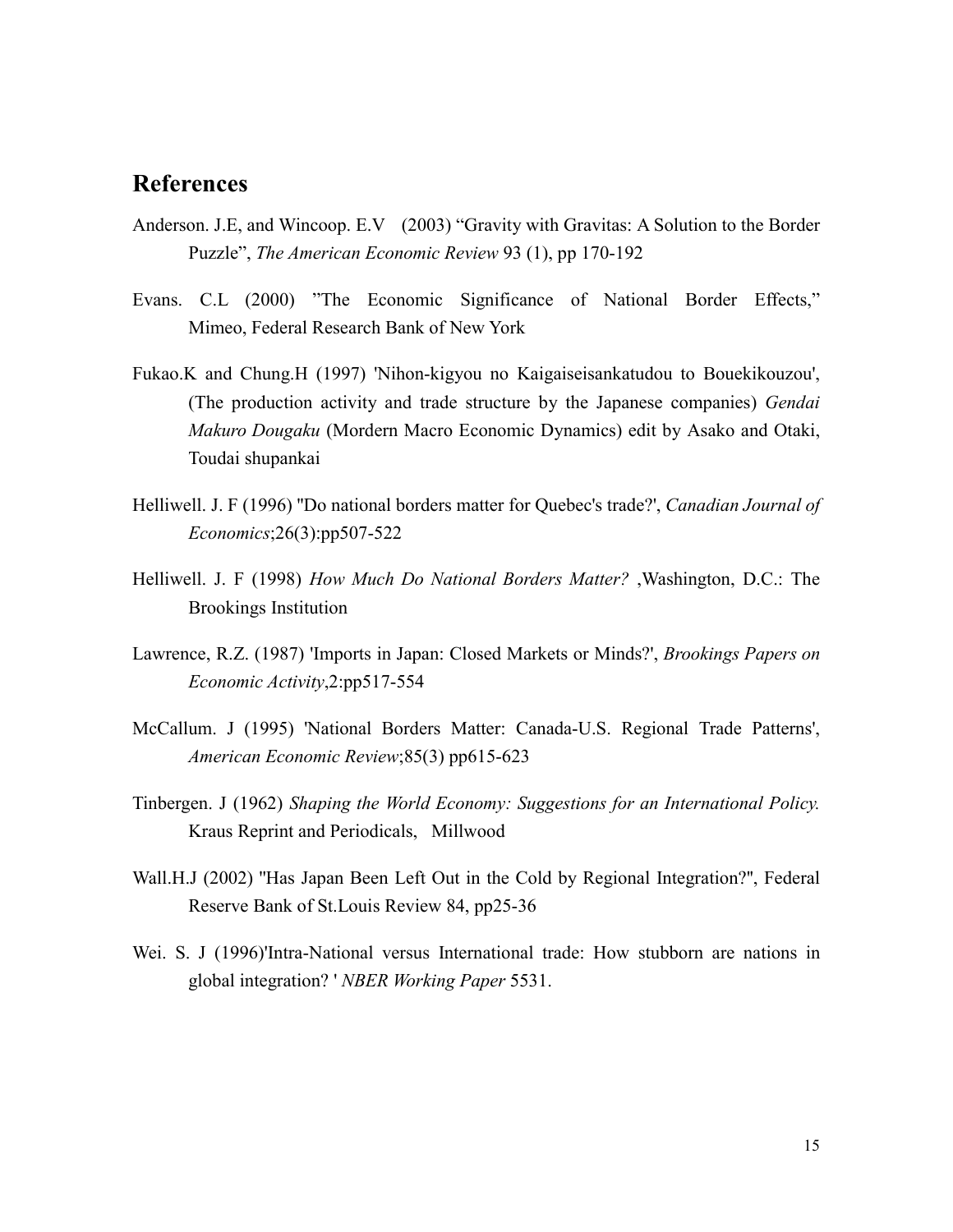| Independent variables        | 1960         | 1965         | 1970                                   | 1975         | 1980          | 1985          | 1990         |
|------------------------------|--------------|--------------|----------------------------------------|--------------|---------------|---------------|--------------|
| Constant                     | $-3.48$      | $-3.60$      | $-5.77$                                | $-7.04$      | $-11.77$      | $-15.66$      | $-22.35$     |
|                              | $[-1.53]$    | $[-1.55]$    | $[-2.31]$ **                           | $[-2.11]$ ** | $[-4.73]$ **  | $[-7.02]**$   | $[-6.78]$ ** |
| GDPe                         | 0.64         | 0.61         | 0.69                                   | 0.99         | 0.95          | 1.01          | 1.46         |
|                              |              |              | $[12.77]$ ** $[12.06]$ ** $[12.06]$ ** | $[13.02]$ ** | $[14.481]$ ** | $[17.98]$ **  | $[17.52]$ ** |
| GDPi                         | 0.46         | 0.46         | 0.47                                   | 0.43         | 0.75          | 0.88          | 0.91         |
|                              | $[9.19]$ **  | $[9.07]**$   | $[8.16]$ **                            | $[5.69]$ **  | $[11.37]$ **  | $[15.76]$ **  | $[10.88]$ ** |
| Distance                     | $-0.53$      | $-0.47$      | $-0.35$                                | $-0.82$      | $-0.73$       | $-0.72$       | $-1.00$      |
|                              | $[-2.88]$ ** | $[-2.67]$ ** | $[-1.87]$ *                            | $[-3.26]$ ** | $[-4.37]$ **  | $[-4.96]$ **  | $[-4.44]$ ** |
| Japan                        | 2.15         | 2.18         | 2.34                                   | 1.86         | 1.28          | 1.52          | 1.23         |
| Dummy                        | $[3.69]$ **  | $[3.86]$ **  | $[3.96]$ **                            | $[2.40]$ **  | $[2.44]$ **   | $[3.32]^{**}$ | $[1.76]$ *   |
| R-squared                    | 0.70         | 0.67         | 0.67                                   | 0.68         | 0.72          | 0.81          | 0.77         |
| Standard Error of Regression | 1.16         | 1.12         | 1.30                                   | 1.68         | 1.15          | 1.00          | 1.56         |
| Observations                 | 200          | 200          | 200                                    | 200          | 200           | 200           | 200          |

**Table 1: Gravity Model OLS Results, including Japan Dummy for All Tradable Goods** 

[ ]: t-value \*\* represents significance at the 5% level. \*represents significance at the 10% level

### **Table 2 Calculation of Border effect for All Tradable Goods**

| Border Effect (times) (=exp(the coefficient of Japan dummy)) |  |  |
|--------------------------------------------------------------|--|--|
|                                                              |  |  |

|          | 1960. | 1965. | 1970  | 1975 | 1980 | 1985 | 1990 |
|----------|-------|-------|-------|------|------|------|------|
| Tradable | 8.57  | 8.85  | 10.38 | 6.42 | 3.60 | 4.58 | 3.41 |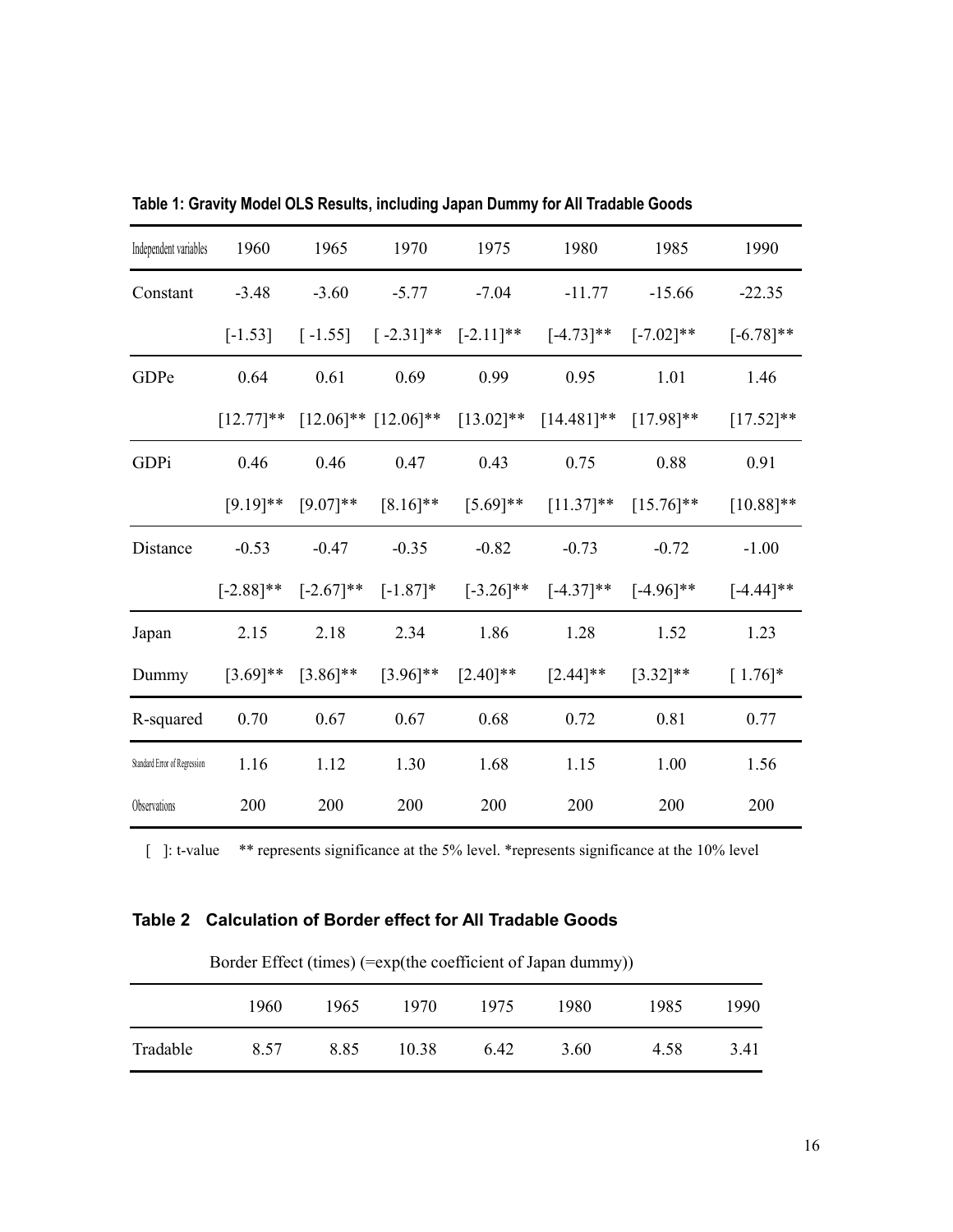| Independent Variables        | 1960        | 1965                    | 1970                                                | 1975                                                                                                   | 1980                                         | 1985         | 1990         |
|------------------------------|-------------|-------------------------|-----------------------------------------------------|--------------------------------------------------------------------------------------------------------|----------------------------------------------|--------------|--------------|
| Constant                     | $-11.19$    | $-12.43$                | $-12.47$                                            | $-11.28$                                                                                               | $-17.73$                                     | $-22.6$      | $-25.1$      |
|                              |             |                         | $[-2.97]$ ** $[-3.01]$ ** $[-4.47]$ ** $[-3.70]$ ** |                                                                                                        | $[-7.12]$ **                                 | $[-9.20]$ ** | $[-8.98]$ ** |
| GDPe                         | 0.68        | 0.60                    | 0.76                                                | 0.84                                                                                                   | 0.95                                         | 1.06         | 1.46         |
|                              |             |                         |                                                     | $[8.16]^{**}$ $[6.65]^{**}$ $[11.94]^{**}$ $[12.13]^{**}$ $[14.44]^{**}$ $[17.14]^{**}$ $[20.59]^{**}$ |                                              |              |              |
| GDPi                         | 0.69        | 0.71                    | 0.61                                                | 0.57                                                                                                   | 0.92                                         | 1.08         | 0.95         |
|                              | $[8.28]$ ** |                         | $[7.79]^{**}$ $[9.49]^{**}$ $[8.18]^{**}$           |                                                                                                        | $[14.01]^{**}$ $[17.46]^{**}$ $[13.38]^{**}$ |              |              |
| Distance                     | $-0.24$     | $-0.03$                 | $-0.08$                                             | $-0.28$                                                                                                | $-0.47$                                      | $-0.51$      | $-0.80$      |
|                              | $[-0.79]$   | $[-0.10]$               | $[-0.36]$                                           | $[-1.24]$                                                                                              | $[-2.79]$ **                                 | $[-3.16]$ ** | $[-4.18]$ ** |
| Japan                        | 4.11        | 4.58                    | 3.84                                                | 2.82                                                                                                   | 2.56                                         | 2.78         | 2.02         |
| Dummy                        |             | $[4.28]$ ** $[4.55]$ ** | $[5.84]^{**}$ $[3.97]^{**}$                         |                                                                                                        | $[4.87]$ **                                  | $[5.52]$ **  | $[3.42]$ **  |
| R-squared                    | 0.57        | 0.49                    | 0.69                                                | 0.66                                                                                                   | 0.75                                         | 0.82         | 0.83         |
| Standard Error of Regression | 1.92        | 2.14                    | 1.45                                                | 1.53                                                                                                   | 1.16                                         | 1.10         | 1.32         |
| Observation                  | 200         | 200                     | 200                                                 | 200                                                                                                    | 200                                          | 200          | 200          |

**Table 3: Gravity Model OLS Results, including Japan Dummy for Manufactured Goods**

[ ]: t-value \*\*represents significance at the 5% level, \*represents significance at the 10% level.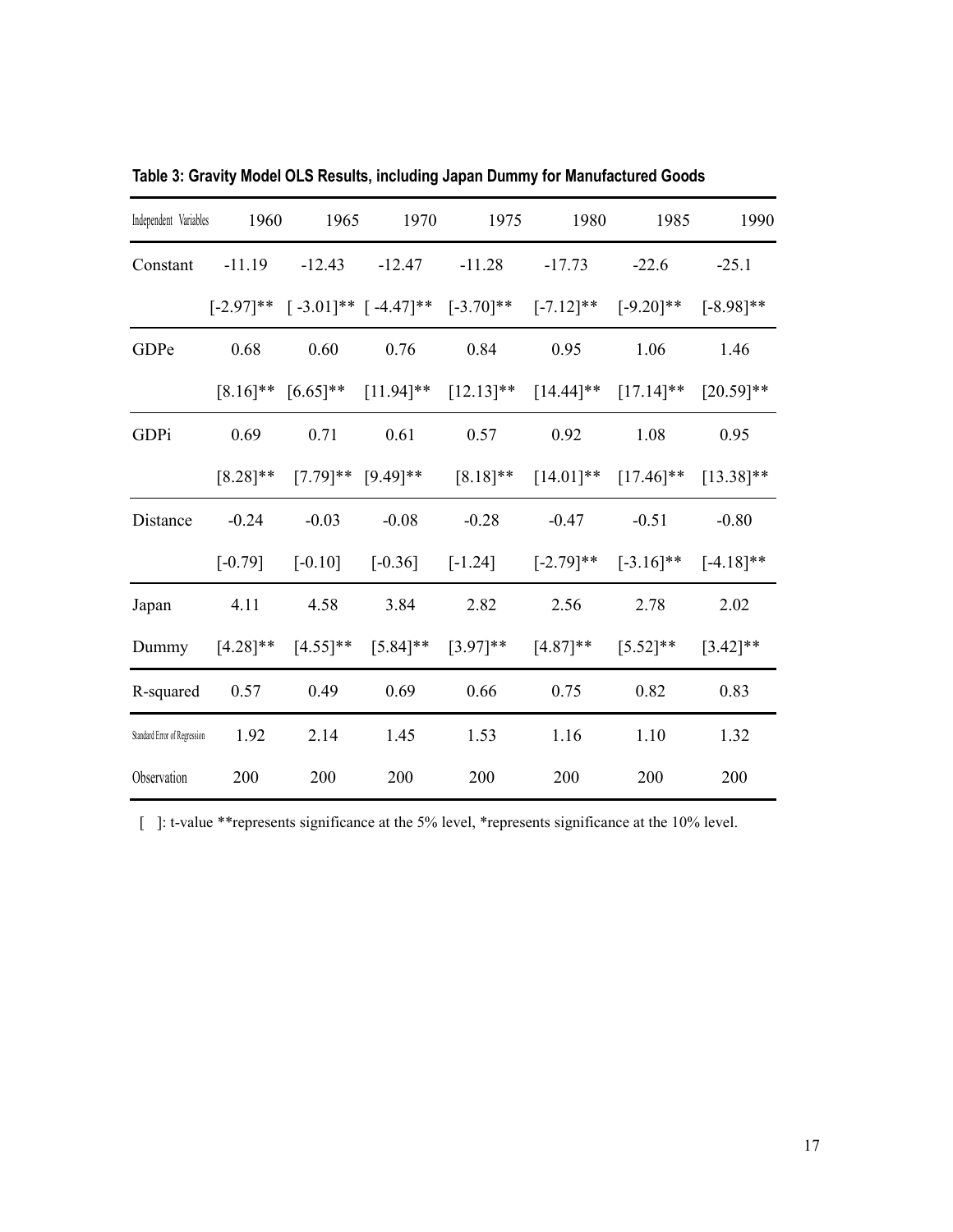### **Table 4 Calculation of Border Effect for Manufactured Goods**

|              | 1960  | 1965  | 1970  | 1975  | 1980  | 1985  | 1990 |
|--------------|-------|-------|-------|-------|-------|-------|------|
| Manufactured | 60.76 | 97.51 | 46.45 | 16.80 | 12.96 | 16.17 | 7.46 |

Border Effect (times) (=exp(the coefficient of Japan dummy))

## **Table 5 Estimated Gravity Model for Okinawa in 1990**

|                     | 1990        |
|---------------------|-------------|
| Constant            | 0.75        |
|                     | $[1.94]*$   |
| GDPe                | 0.75        |
|                     | $[3.60]$ ** |
| GDPi                | 0.07        |
|                     | [0.34]      |
| Distance            | $-1.91$     |
|                     | $[-6.05]**$ |
| Japan               | 1.55        |
| Dummy               | $[2.17]$ ** |
| R-squared           | 0.623       |
| <b>F-statistics</b> | 26.5        |
| Observation         | 69          |
| Border effect       | 4.71        |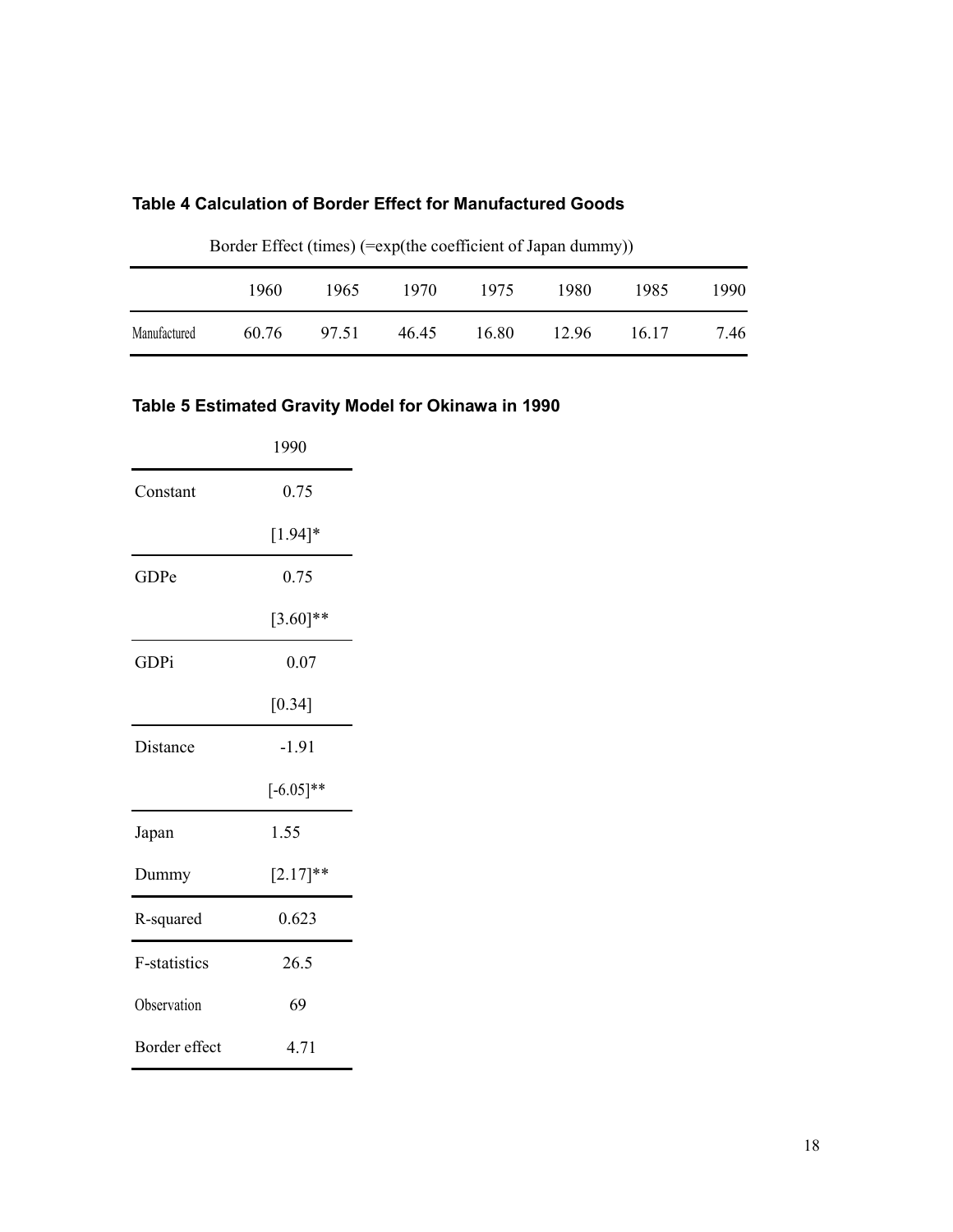**Figure 1 Average Tariff Rate in Japan, 1960-1990** 



Source *Nihon no Genkyou* EPA

**Figure 2 Re-imports to Japan by FDI, 1980 -1990** 



Source: *Kaigai Toushi Toukei Souran, Kaigai Jigyou Katsudou Doukou Tyousa* (MITI)